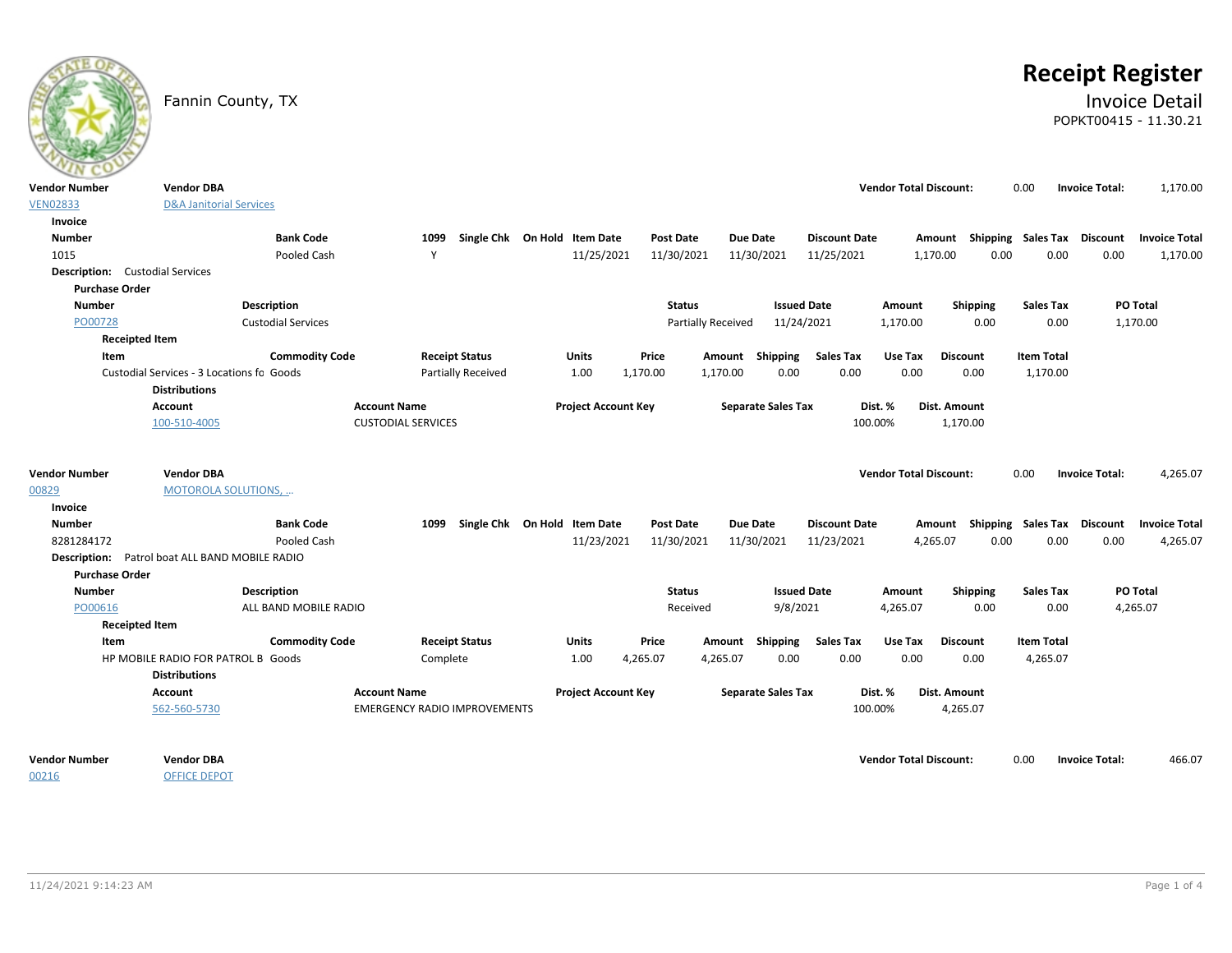| Invoice                                           |                        |                                      |                            |                             |                  |        |                           |                      |         |                 |                                    |                 |                      |
|---------------------------------------------------|------------------------|--------------------------------------|----------------------------|-----------------------------|------------------|--------|---------------------------|----------------------|---------|-----------------|------------------------------------|-----------------|----------------------|
| <b>Number</b>                                     | <b>Bank Code</b>       | Single Chk On Hold Item Date<br>1099 |                            |                             | <b>Post Date</b> |        | <b>Due Date</b>           | <b>Discount Date</b> |         |                 | Amount Shipping Sales Tax Discount |                 | <b>Invoice Total</b> |
| 211520829001                                      | Pooled Cash            |                                      |                            | 11/16/2021                  | 11/30/2021       |        | 11/30/2021                | 11/16/2021           |         | 438.64          | 0.00<br>0.00                       | 0.00            | 438.64               |
| <b>Description:</b> Office Supplies               |                        |                                      |                            |                             |                  |        |                           |                      |         |                 |                                    |                 |                      |
| <b>Purchase Order</b>                             |                        |                                      |                            |                             |                  |        |                           |                      |         |                 |                                    |                 |                      |
| <b>Number</b>                                     | <b>Description</b>     |                                      |                            |                             | <b>Status</b>    |        | <b>Issued Date</b>        |                      | Amount  | <b>Shipping</b> | <b>Sales Tax</b>                   | <b>PO Total</b> |                      |
| PO00720                                           | <b>Office Supplies</b> |                                      |                            |                             | Received         |        | 11/10/2021                |                      | 438.64  | 0.00            | 0.00                               | 438.64          |                      |
| <b>Receipted Item</b>                             |                        |                                      |                            |                             |                  |        |                           |                      |         |                 |                                    |                 |                      |
| Item                                              | <b>Commodity Code</b>  | <b>Receipt Status</b>                |                            | Units                       | Price            | Amount | Shipping                  | <b>Sales Tax</b>     | Use Tax | <b>Discount</b> | <b>Item Total</b>                  |                 |                      |
| AT-A-GLANCE® Monthly Planner, Goods               |                        | Complete                             |                            | 5.00                        | 19.99            | 99.95  | 0.00                      | 0.00                 | 0.00    | 0.00            | 99.95                              |                 |                      |
|                                                   |                        |                                      | <b>Vendor Part Number:</b> | 8959694                     |                  |        |                           |                      |         |                 |                                    |                 |                      |
| <b>Distributions</b>                              |                        |                                      |                            |                             |                  |        |                           |                      |         |                 |                                    |                 |                      |
| <b>Account</b>                                    |                        | <b>Account Name</b>                  |                            | <b>Project Account Key</b>  |                  |        | <b>Separate Sales Tax</b> |                      | Dist. % | Dist. Amount    |                                    |                 |                      |
| 100-475-3100                                      |                        | <b>OFFICE SUPPLIES</b>               |                            |                             |                  |        |                           | 100.00%              |         | 99.95           |                                    |                 |                      |
| <b>Receipted Item</b>                             |                        |                                      |                            |                             |                  |        |                           |                      |         |                 |                                    |                 |                      |
| Item                                              | <b>Commodity Code</b>  | <b>Receipt Status</b>                |                            | Units                       | Price            | Amount | Shipping                  | <b>Sales Tax</b>     | Use Tax | <b>Discount</b> | <b>Item Total</b>                  |                 |                      |
| Blue Sky <sup>™</sup> RY22 Monthly Desk Cal Goods |                        | Complete                             |                            | 1.00                        | 7.99             | 7.99   | 0.00                      | 0.00                 | 0.00    | 0.00            | 7.99                               |                 |                      |
|                                                   |                        |                                      |                            | Vendor Part Number: 9007091 |                  |        |                           |                      |         |                 |                                    |                 |                      |
| <b>Distributions</b>                              |                        |                                      |                            |                             |                  |        |                           |                      |         |                 |                                    |                 |                      |
| <b>Account</b>                                    |                        | <b>Account Name</b>                  |                            | <b>Project Account Key</b>  |                  |        | <b>Separate Sales Tax</b> |                      | Dist. % | Dist. Amount    |                                    |                 |                      |
| 100-475-3100                                      |                        | <b>OFFICE SUPPLIES</b>               |                            |                             |                  |        |                           | 100.00%              |         | 7.99            |                                    |                 |                      |
| <b>Receipted Item</b>                             |                        |                                      |                            |                             |                  |        |                           |                      |         |                 |                                    |                 |                      |
| Item                                              | <b>Commodity Code</b>  | <b>Receipt Status</b>                |                            | Units                       | Price            |        | Amount Shipping           | <b>Sales Tax</b>     | Use Tax | <b>Discount</b> | <b>Item Total</b>                  |                 |                      |
| Dell™ DRYXV High-Yield Black                      | Goods                  | Complete                             |                            | 1.00                        | 117.79           | 117.79 | 0.00                      | 0.00                 | 0.00    | 0.00            | 117.79                             |                 |                      |
|                                                   |                        |                                      | <b>Vendor Part Number:</b> | 877507                      |                  |        |                           |                      |         |                 |                                    |                 |                      |
| <b>Distributions</b>                              |                        |                                      |                            |                             |                  |        |                           |                      |         |                 |                                    |                 |                      |
| <b>Account</b>                                    |                        | <b>Account Name</b>                  |                            | <b>Project Account Key</b>  |                  |        | <b>Separate Sales Tax</b> |                      | Dist. % | Dist. Amount    |                                    |                 |                      |
| 100-475-3100                                      |                        | <b>OFFICE SUPPLIES</b>               |                            |                             |                  |        |                           | 100.00%              |         | 117.79          |                                    |                 |                      |
| <b>Receipted Item</b>                             |                        |                                      |                            |                             |                  |        |                           |                      |         |                 |                                    |                 |                      |
| Item                                              | <b>Commodity Code</b>  | <b>Receipt Status</b>                |                            | Units                       | Price            | Amount | Shipping                  | <b>Sales Tax</b>     | Use Tax | <b>Discount</b> | <b>Item Total</b>                  |                 |                      |
| EXPO® Low-Odor Dry-Erase Marki Goods              |                        | Complete                             |                            | 1.00                        | 5.63             | 5.63   | 0.00                      | 0.00                 | 0.00    | 0.00            | 5.63                               |                 |                      |
|                                                   |                        |                                      |                            | Vendor Part Number: 284571  |                  |        |                           |                      |         |                 |                                    |                 |                      |
| <b>Distributions</b>                              |                        |                                      |                            |                             |                  |        |                           |                      |         |                 |                                    |                 |                      |
| <b>Account</b>                                    |                        | <b>Account Name</b>                  |                            | <b>Project Account Key</b>  |                  |        | <b>Separate Sales Tax</b> |                      | Dist. % | Dist. Amount    |                                    |                 |                      |
| 100-475-3100                                      |                        | <b>OFFICE SUPPLIES</b>               |                            |                             |                  |        |                           | 100.00%              |         | 5.63            |                                    |                 |                      |
| <b>Receipted Item</b>                             |                        |                                      |                            |                             |                  |        |                           |                      |         |                 |                                    |                 |                      |
| Item                                              | <b>Commodity Code</b>  | <b>Receipt Status</b>                |                            | Units                       | Price            | Amount | Shipping                  | <b>Sales Tax</b>     | Use Tax | <b>Discount</b> | <b>Item Total</b>                  |                 |                      |
| Office Depot Brand 2360 Remanu Goods              |                        | Complete                             |                            | 2.00                        | 73.42            | 146.84 | 0.00                      | 0.00                 | 0.00    | 0.00            | 146.84                             |                 |                      |
|                                                   |                        |                                      |                            | Vendor Part Number: 372162  |                  |        |                           |                      |         |                 |                                    |                 |                      |
| <b>Distributions</b>                              |                        |                                      |                            |                             |                  |        |                           |                      |         |                 |                                    |                 |                      |
| <b>Account</b>                                    |                        | <b>Account Name</b>                  |                            | <b>Project Account Key</b>  |                  |        | <b>Separate Sales Tax</b> |                      | Dist. % | Dist. Amount    |                                    |                 |                      |
| 100-475-3100                                      |                        | <b>OFFICE SUPPLIES</b>               |                            |                             |                  |        |                           | 100.00%              |         | 146.84          |                                    |                 |                      |
| <b>Receipted Item</b>                             |                        |                                      |                            |                             |                  |        |                           |                      |         |                 |                                    |                 |                      |
| Item                                              | <b>Commodity Code</b>  | <b>Receipt Status</b>                |                            | Units                       | Price            |        | Amount Shipping           | <b>Sales Tax</b>     | Use Tax | <b>Discount</b> | <b>Item Total</b>                  |                 |                      |
| Puffs Basic 2-Ply Facial Tissues                  | Goods                  | Complete                             |                            | 3.00                        | 5.64             | 16.92  | 0.00                      | 0.00                 | 0.00    | 0.00            | 16.92                              |                 |                      |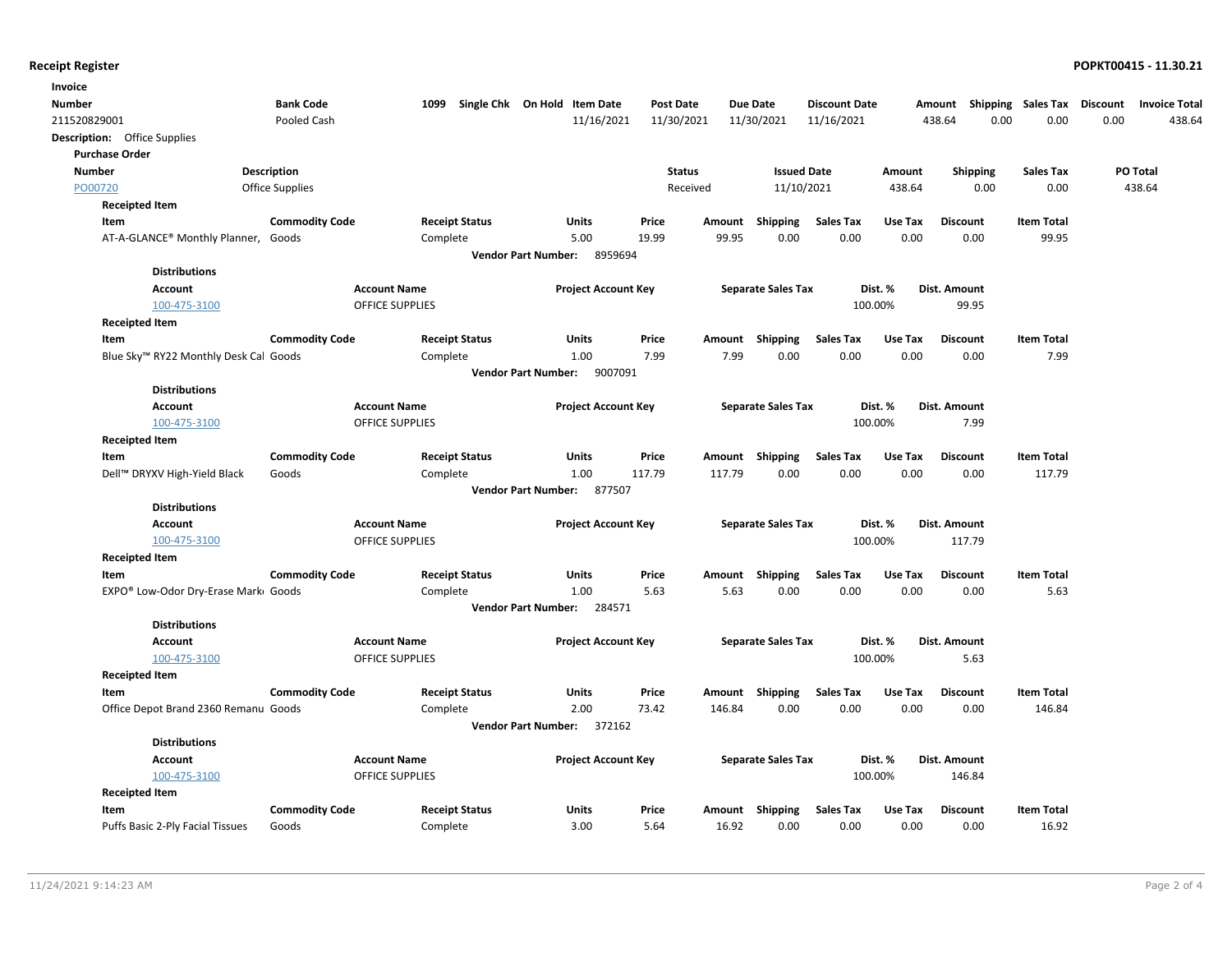|                                     |                                        |                        |                                        | <b>Vendor Part Number:</b><br>319997 |                  |                |                           |                      |                    |                                    |                   |                               |                      |
|-------------------------------------|----------------------------------------|------------------------|----------------------------------------|--------------------------------------|------------------|----------------|---------------------------|----------------------|--------------------|------------------------------------|-------------------|-------------------------------|----------------------|
|                                     | <b>Distributions</b>                   |                        |                                        |                                      |                  |                |                           |                      |                    |                                    |                   |                               |                      |
|                                     | Account                                |                        | <b>Account Name</b>                    | <b>Project Account Key</b>           |                  |                | <b>Separate Sales Tax</b> |                      | Dist. %            | Dist. Amount                       |                   |                               |                      |
|                                     | 100-475-3100                           |                        | OFFICE SUPPLIES                        |                                      |                  |                |                           |                      | 100.00%            | 16.92                              |                   |                               |                      |
|                                     | <b>Receipted Item</b>                  |                        |                                        |                                      |                  |                |                           |                      |                    |                                    |                   |                               |                      |
| Item                                |                                        | <b>Commodity Code</b>  | <b>Receipt Status</b>                  | <b>Units</b>                         | Price            |                | Amount Shipping           | <b>Sales Tax</b>     | Use Tax            | <b>Discount</b>                    | <b>Item Total</b> |                               |                      |
|                                     | Sharpie S Gel Pens, Medium Point Goods |                        | Complete                               | 2.00                                 | 12.10            | 24.20          | 0.00                      | 0.00                 | 0.00               | 0.00                               | 24.20             |                               |                      |
|                                     |                                        |                        |                                        | Vendor Part Number: 8013496          |                  |                |                           |                      |                    |                                    |                   |                               |                      |
|                                     | <b>Distributions</b>                   |                        |                                        |                                      |                  |                |                           |                      |                    |                                    |                   |                               |                      |
|                                     | <b>Account</b>                         |                        | <b>Account Name</b>                    | <b>Project Account Key</b>           |                  |                | <b>Separate Sales Tax</b> |                      | Dist. %            | Dist. Amount                       |                   |                               |                      |
|                                     | 100-475-3100                           |                        | OFFICE SUPPLIES                        |                                      |                  |                |                           |                      | 100.00%            | 24.20                              |                   |                               |                      |
|                                     | <b>Receipted Item</b>                  |                        |                                        |                                      |                  |                |                           |                      |                    |                                    |                   |                               |                      |
| Item                                |                                        | <b>Commodity Code</b>  | <b>Receipt Status</b>                  | <b>Units</b>                         | Price            | Amount         | <b>Shipping</b>           | <b>Sales Tax</b>     | Use Tax            | <b>Discount</b>                    | <b>Item Total</b> |                               |                      |
|                                     | Sharpie® Permanent Fine-Point M Goods  |                        | Complete                               | 1.00                                 | 19.32            | 19.32          | 0.00                      | 0.00                 | 0.00               | 0.00                               | 19.32             |                               |                      |
|                                     |                                        |                        |                                        | Vendor Part Number: 1390240          |                  |                |                           |                      |                    |                                    |                   |                               |                      |
|                                     | <b>Distributions</b>                   |                        |                                        |                                      |                  |                |                           |                      |                    |                                    |                   |                               |                      |
|                                     | Account<br>100-475-3100                |                        | <b>Account Name</b><br>OFFICE SUPPLIES | <b>Project Account Key</b>           |                  |                | <b>Separate Sales Tax</b> |                      | Dist. %<br>100.00% | Dist. Amount<br>19.32              |                   |                               |                      |
|                                     |                                        |                        |                                        |                                      |                  |                |                           |                      |                    |                                    |                   |                               |                      |
| Invoice                             |                                        |                        |                                        |                                      |                  |                |                           |                      |                    |                                    |                   |                               |                      |
| <b>Number</b>                       |                                        | <b>Bank Code</b>       | 1099                                   | Single Chk On Hold Item Date         | <b>Post Date</b> |                | <b>Due Date</b>           | <b>Discount Date</b> |                    | Amount Shipping Sales Tax Discount |                   |                               | <b>Invoice Total</b> |
| 211521686001                        |                                        | Pooled Cash            |                                        | 11/16/2021                           | 11/30/2021       |                | 11/30/2021                | 11/16/2021           |                    | 27.43<br>0.00                      | 0.00              | 0.00                          | 27.43                |
| <b>Description:</b> Office Supplies |                                        |                        |                                        |                                      |                  |                |                           |                      |                    |                                    |                   |                               |                      |
| <b>Purchase Order</b>               |                                        |                        |                                        |                                      |                  |                |                           |                      |                    |                                    |                   |                               |                      |
| <b>Number</b>                       |                                        | Description            |                                        |                                      | <b>Status</b>    |                | <b>Issued Date</b>        |                      | Amount             | <b>Shipping</b>                    | <b>Sales Tax</b>  | PO Total                      |                      |
| PO00720                             |                                        | <b>Office Supplies</b> |                                        |                                      | Received         |                | 11/10/2021                |                      | 27.43              | 0.00                               | 0.00              | 27.43                         |                      |
|                                     | <b>Receipted Item</b>                  |                        |                                        |                                      |                  |                |                           |                      |                    |                                    |                   |                               |                      |
| Item                                |                                        | <b>Commodity Code</b>  | <b>Receipt Status</b>                  | <b>Units</b>                         | Price            | Amount         | Shipping                  | <b>Sales Tax</b>     | Use Tax            | <b>Discount</b>                    | <b>Item Total</b> |                               |                      |
|                                     | AT-A-GLANCE Weekly/Monthly AJ Goods    |                        | Complete                               | 1.00                                 | 27.43            | 27.43          | 0.00                      | 0.00                 | 0.00               | 0.00                               | 27.43             |                               |                      |
|                                     |                                        |                        |                                        | Vendor Part Number: 7267081          |                  |                |                           |                      |                    |                                    |                   |                               |                      |
|                                     | <b>Distributions</b>                   |                        |                                        |                                      |                  |                |                           |                      |                    |                                    |                   |                               |                      |
|                                     | Account                                |                        | <b>Account Name</b>                    | <b>Project Account Key</b>           |                  |                | <b>Separate Sales Tax</b> |                      | Dist. %            | Dist. Amount                       |                   |                               |                      |
|                                     | 100-475-3100                           |                        | <b>OFFICE SUPPLIES</b>                 |                                      |                  |                |                           |                      | 100.00%            | 27.43                              |                   |                               |                      |
|                                     |                                        |                        |                                        |                                      |                  |                |                           |                      |                    |                                    |                   |                               |                      |
|                                     |                                        |                        |                                        |                                      |                  |                |                           |                      |                    |                                    |                   |                               |                      |
| <b>Packet Totals</b><br>Vendors: 3  | Invoices: 4                            | Purchase Orders: 4     |                                        | <b>Amount: 5.901.14</b>              |                  | Shipping: 0.00 |                           | Tax: 0.00            |                    | Discount: 0.00                     |                   | <b>Total Amount: 5.901.14</b> |                      |
|                                     |                                        |                        |                                        |                                      |                  |                |                           |                      |                    |                                    |                   |                               |                      |